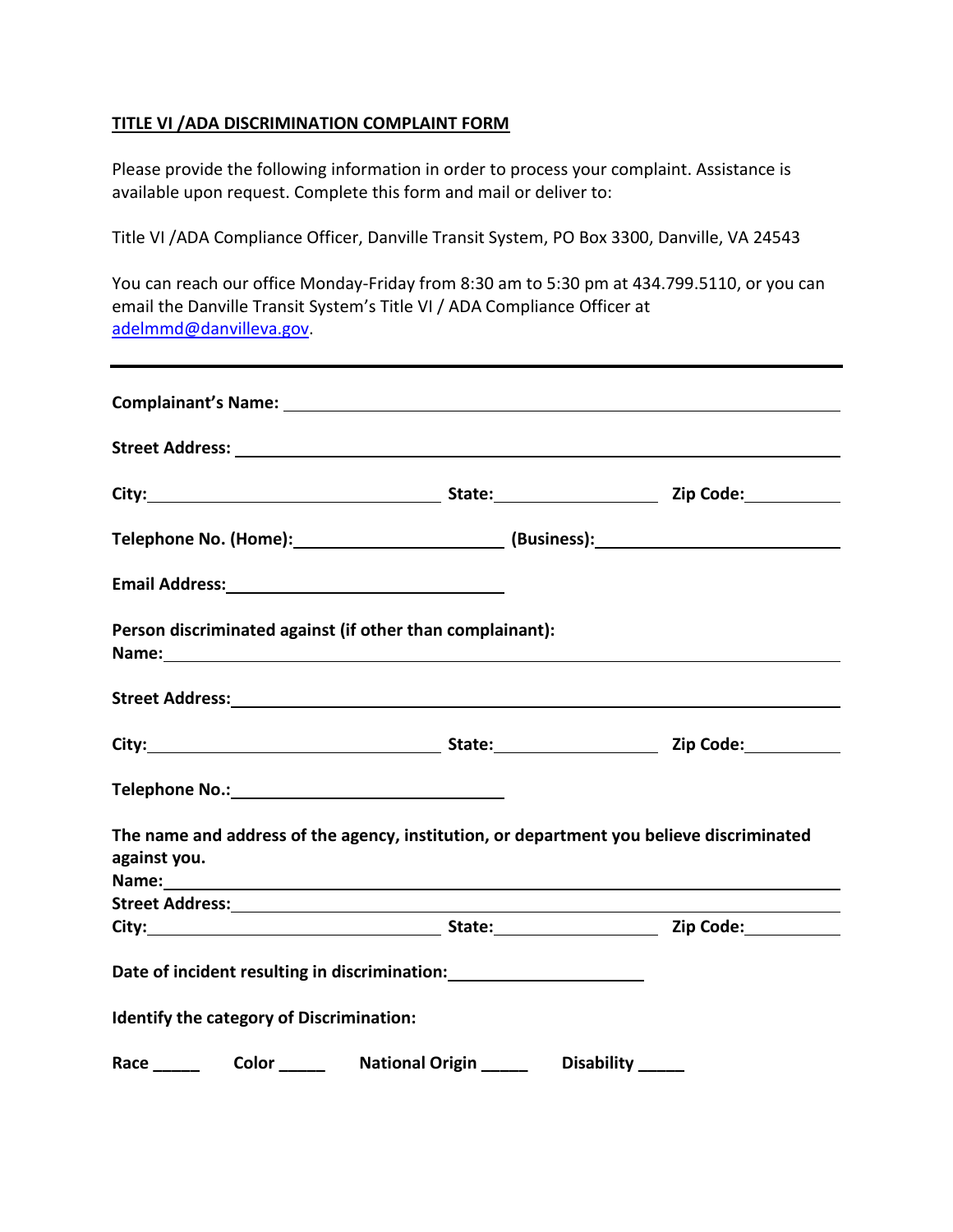**Describe how you were discriminated against. What happened and who was responsible? If additional space is required, please either use back of form or attach extra sheets to form.**

|                                                                                                                                                                                                                                |                                            | Does this complaint involve a specific individual(s) associated with DRPT? If yes, please                                                                                                                                     |
|--------------------------------------------------------------------------------------------------------------------------------------------------------------------------------------------------------------------------------|--------------------------------------------|-------------------------------------------------------------------------------------------------------------------------------------------------------------------------------------------------------------------------------|
| provide the name(s) of the individual(s), if known.                                                                                                                                                                            |                                            |                                                                                                                                                                                                                               |
|                                                                                                                                                                                                                                |                                            |                                                                                                                                                                                                                               |
|                                                                                                                                                                                                                                |                                            | ,我们也不会有什么。""我们的人,我们也不会有什么?""我们的人,我们也不会有什么?""我们的人,我们也不会有什么?""我们的人,我们也不会有什么?""我们的人                                                                                                                                              |
|                                                                                                                                                                                                                                |                                            |                                                                                                                                                                                                                               |
| Where did the incident take place?                                                                                                                                                                                             |                                            |                                                                                                                                                                                                                               |
|                                                                                                                                                                                                                                |                                            |                                                                                                                                                                                                                               |
|                                                                                                                                                                                                                                |                                            |                                                                                                                                                                                                                               |
|                                                                                                                                                                                                                                |                                            |                                                                                                                                                                                                                               |
|                                                                                                                                                                                                                                |                                            |                                                                                                                                                                                                                               |
| Are there any witnesses? If so, please provide their contact information:                                                                                                                                                      |                                            |                                                                                                                                                                                                                               |
|                                                                                                                                                                                                                                |                                            |                                                                                                                                                                                                                               |
| Street Address: New York Street Address:                                                                                                                                                                                       |                                            |                                                                                                                                                                                                                               |
|                                                                                                                                                                                                                                |                                            |                                                                                                                                                                                                                               |
|                                                                                                                                                                                                                                |                                            |                                                                                                                                                                                                                               |
|                                                                                                                                                                                                                                |                                            |                                                                                                                                                                                                                               |
| Street Address: National Address: National Address: National Address: National Address: National Address: National Address: National Address: National Address: National Address: National Address: National Address: National |                                            |                                                                                                                                                                                                                               |
|                                                                                                                                                                                                                                |                                            |                                                                                                                                                                                                                               |
|                                                                                                                                                                                                                                |                                            |                                                                                                                                                                                                                               |
|                                                                                                                                                                                                                                |                                            |                                                                                                                                                                                                                               |
|                                                                                                                                                                                                                                |                                            | Did you file this complaint with another federal, state or local agency; or with a federal or                                                                                                                                 |
| state court?                                                                                                                                                                                                                   |                                            |                                                                                                                                                                                                                               |
| $\Box$ Yes                                                                                                                                                                                                                     | $\square$ No                               |                                                                                                                                                                                                                               |
|                                                                                                                                                                                                                                |                                            |                                                                                                                                                                                                                               |
| If answer is Yes, check each agency complaint was filed with:                                                                                                                                                                  |                                            |                                                                                                                                                                                                                               |
|                                                                                                                                                                                                                                | $\Box$ Federal Agency $\Box$ Federal Court | □State Agency                                                                                                                                                                                                                 |
|                                                                                                                                                                                                                                | □State Court □Local Agency                 | $\Box$ Other                                                                                                                                                                                                                  |
|                                                                                                                                                                                                                                |                                            | Please provide contact person information for the agency you also filed the complaint with:                                                                                                                                   |
|                                                                                                                                                                                                                                |                                            |                                                                                                                                                                                                                               |
|                                                                                                                                                                                                                                |                                            | City: City: City: City: City: City: City: City: City: City: City: Code: City: City: Code: City: Code: City: City: Code: City: City: City: City: City: City: City: City: City: City: City: City: City: City: City: City: City: |
|                                                                                                                                                                                                                                |                                            |                                                                                                                                                                                                                               |